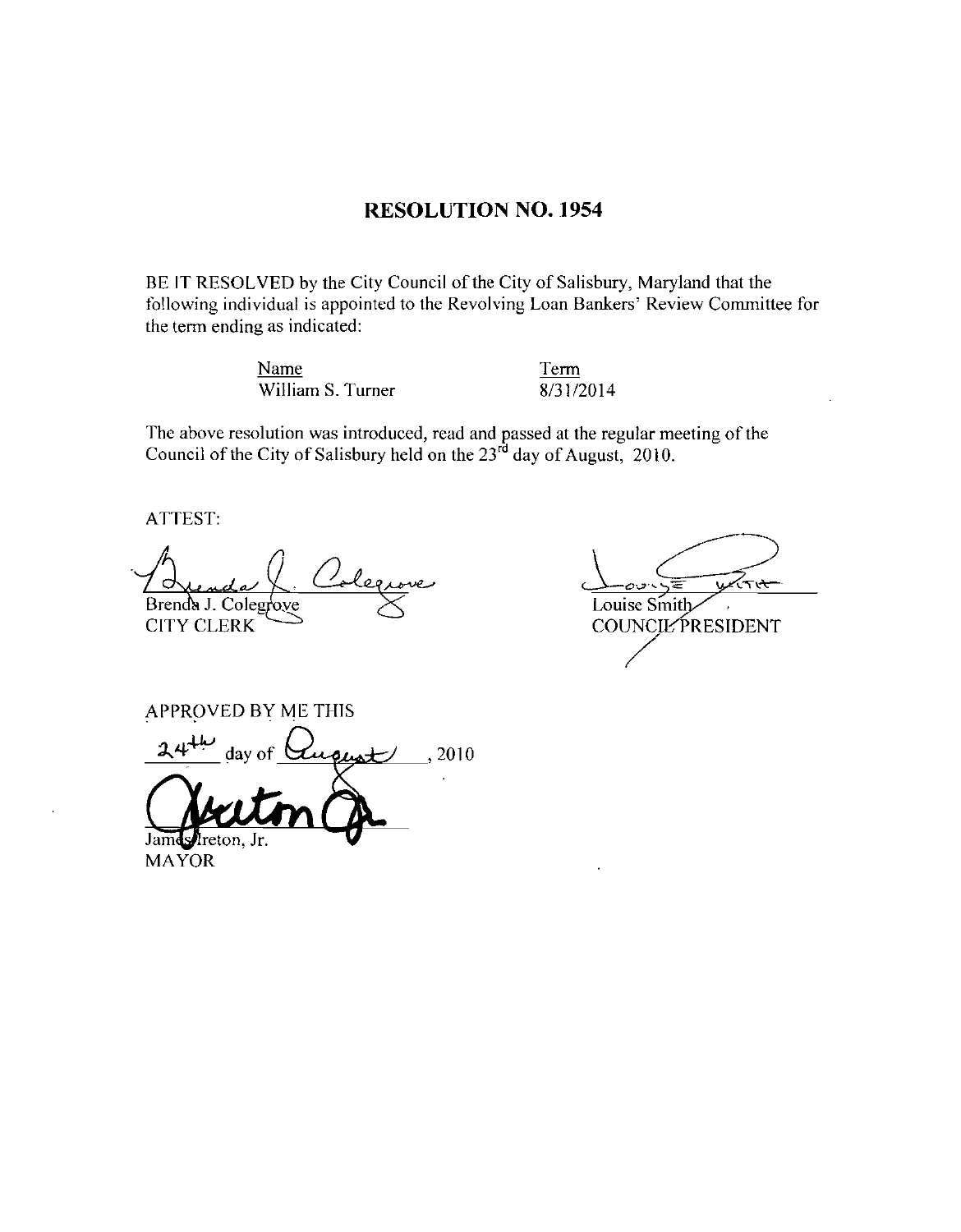## INTER

# $\frac{1}{\frac{1}{\text{OFFICE}}}$  MEMO

## OFFICE OF THE MAYOR

| To:      | John Pick                                                   |
|----------|-------------------------------------------------------------|
| From:    | Sherrell McBride                                            |
| Subject: | Appointment to the Revolving Loan Bankers' Review Committee |
| Date:    | August 17, 2010                                             |

Mayor Ireton would like to appoint the following person to the Revolving Loan Bankers' Review<br>
Committee:<br>
Candidate<br>
William S. Turner 8/31/2014 Committee:

Candidate Terms

Attached you will find information for Mr Turner and the Resolution necessary for his appointment. Please forward this information to the City Council for the next City Council meeting. Please let me know if you have any questions.

Attachments

CC: Mayor Ireton Lore Chambers